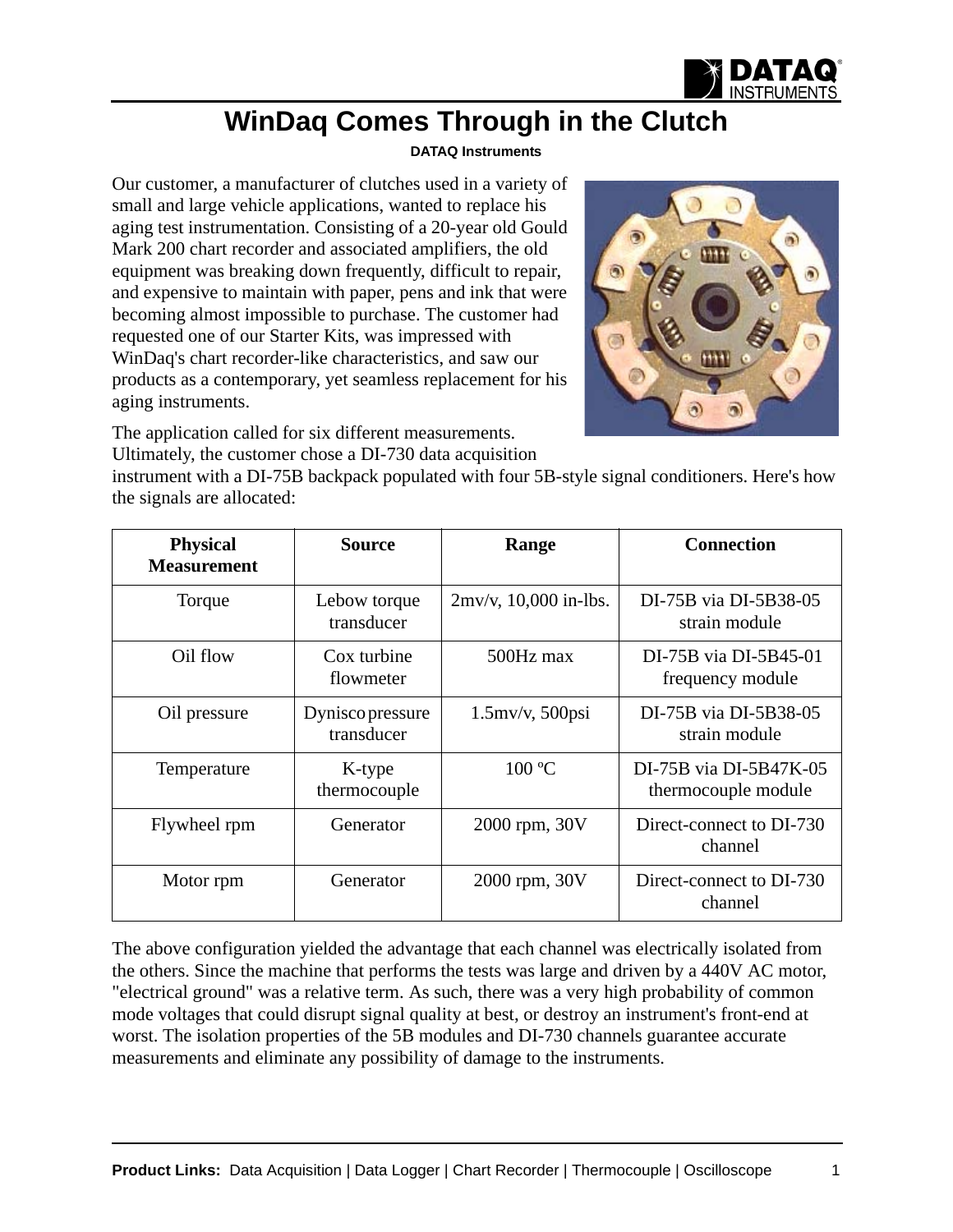

Clutch testing in this application is a particularly dynamic and repetitive process. The following general procedure applies:

- 1. The AC motor shaft is connected to a clutch that is initially disengaged from the pressure plate. The motor is activated and maintained at a constant speed of 2,000 rpm.
- 2. While it's rotating at 2,000 rpm, the clutch, loaded by a massive, initially static flywheel, is engaged using a hydraulic mechanism. This transfer of energy is measured until the flywheel approaches the initial motor speed of 2,000 rpm.
- 3. The clutch is disengaged, and the flywheel is braked until it stops rotating.
- 4. Steps 1-3 are repeated for the prescribed number of cycles, which could number into the hundreds.

During the testing process, various parameters are measured by the data acquisition system, as described.



Shown here are three of the six acquired channels that represent two consecutive test cycles. Note that WinDaq is placed in its Triggered Mode and adjusted to acquire 50 pretrigger, and 250 post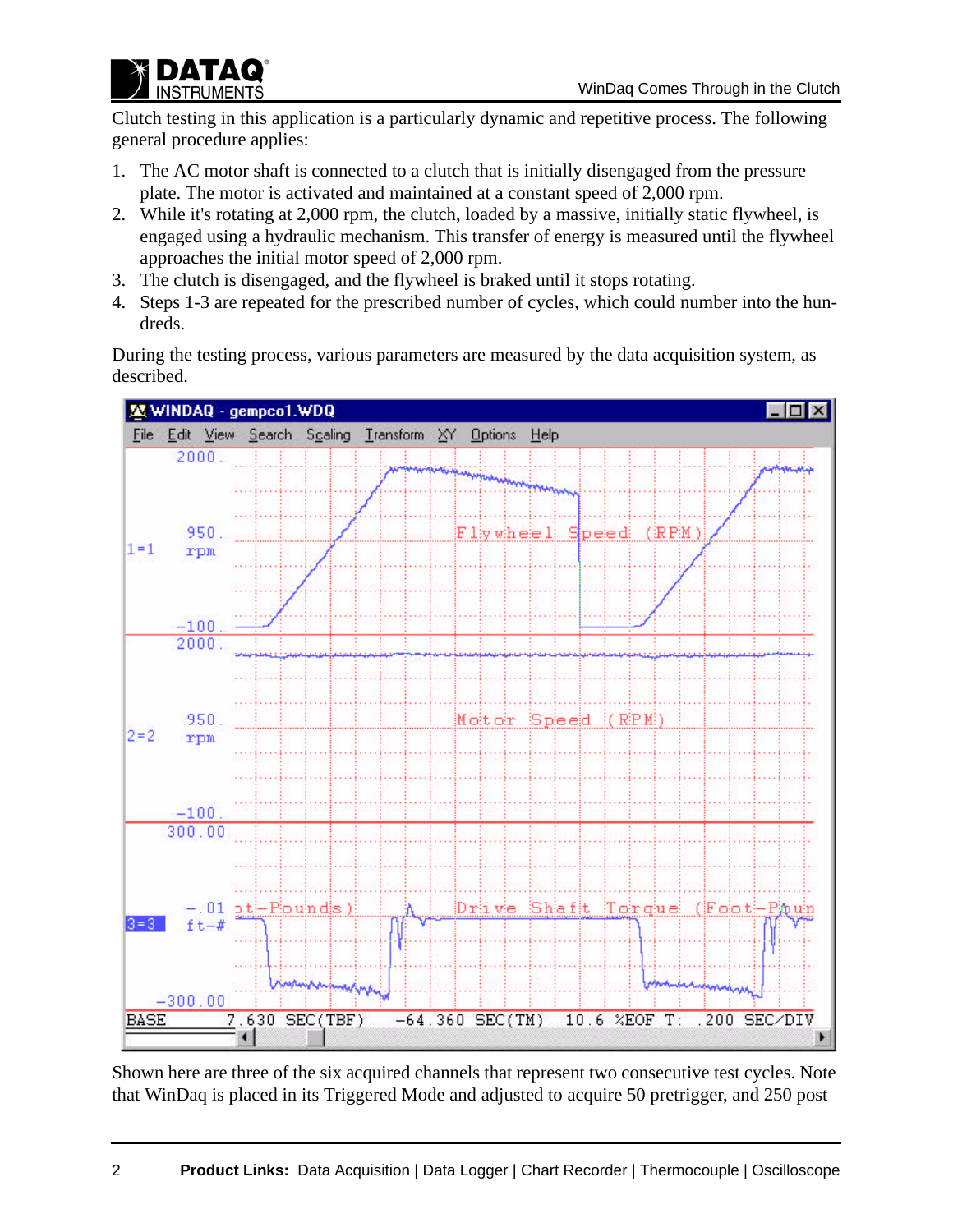

trigger samples. The WinDaq Trigger Mode eliminates extraneous data between cycles. The trigger channel is Flywheel rpm.

An interesting feature of this application was the need to generate an energy waveform in real time. This calculated channel becomes the focal point of the test since its wave shape determines when the clutch has failed. DATAQ Instruments applications engineers suggested the use of WinDaq/XL to generate the calculated channel from within Microsoft Excel in real time. WinDaq/XL is bridging software that runs from within Excel, and allows data acquired by WinDaq/Lite, /Pro, or /Pro+ software to be ported into Excel cells in real time. You actually see two windows on your screen at the same time: The WinDaq real time graphical display, and Excel. Both share the same data.

With the data in Excel, all the calculation power of that application can be brought to bear on WinDaq-acquired data to yield the desired calculated result in real time. In this instance, the column labeled ENERGY was calculated as a function of the following equation:

(flywheel rpm - motor rpm) x torque